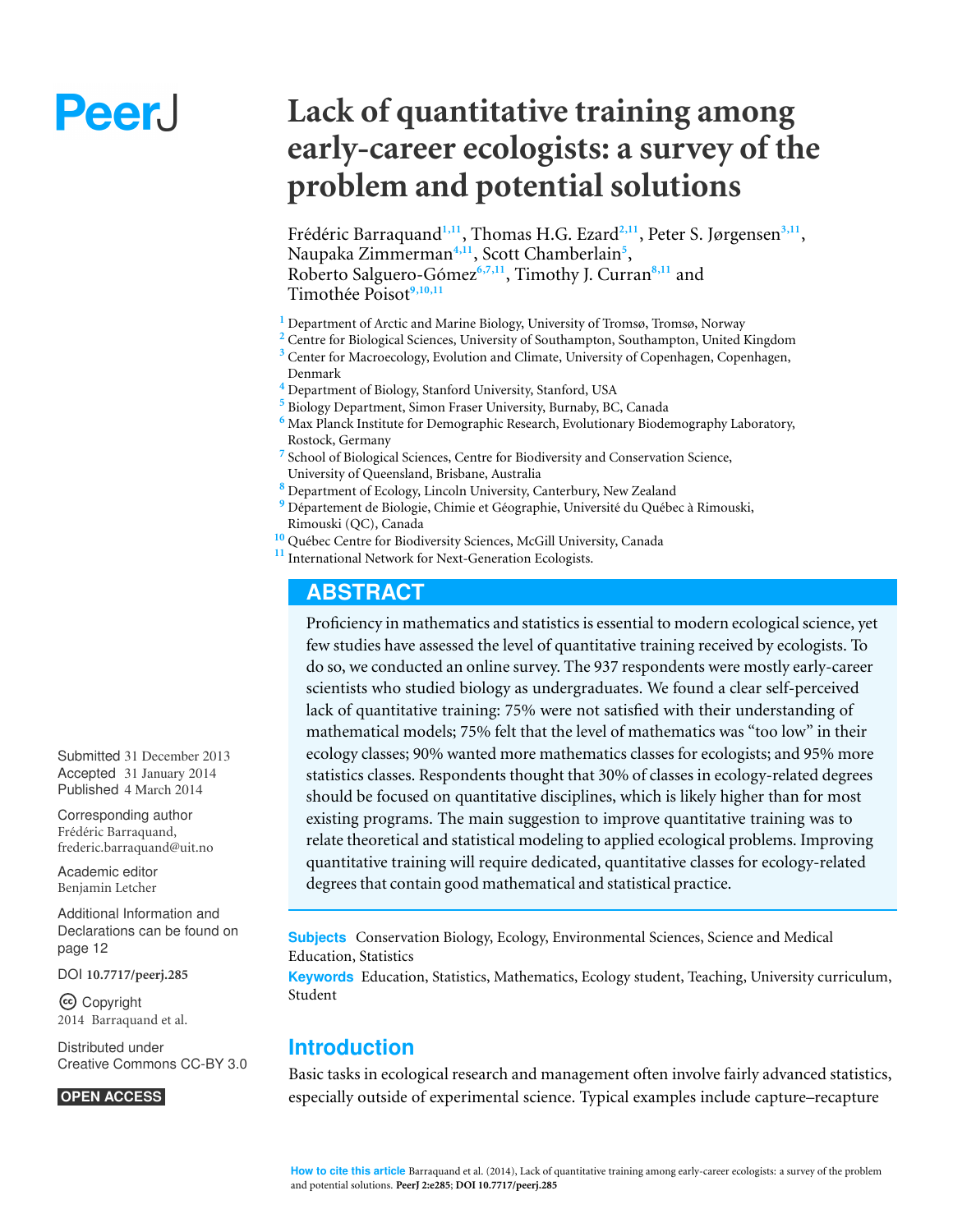models to census populations (*[Williams,](#page-13-0) [Nichols](#page-13-0) [&](#page-13-0) [Conroy,](#page-13-0) [2002](#page-13-0)*), or elaborate multivariate statistics to reduce complex datasets of environmental records to a few manageable variables (*[Legendre](#page-12-0) [&](#page-12-0) [Legendre,](#page-12-0) [2012](#page-12-0)*). Most papers in mainstream ecological journals today use statistical and computational techniques beyond analysis of variance and simple linear regression. These include, among others: generalized, mixed, or nonlinear regression models; discrete probabilistic models fitted by maximum likelihood; Bayesian statistics and Markov-Chain Monte Carlo [MCMC]; graph-theoretic algorithms for interaction webs; and movement models derived from Brownian motion. We surveyed the July 2012 issues of *Ecology*, *Journal of Animal Ecology,* and *Oikos*, and found these more sophisticated statistical techniques are used in 75%, 95% and 70% of articles, respectively.

Theoretical ecology has been using fairly advanced mathematics since the 1920s and 1930s (e.g., *[Lotka,](#page-12-1) [1925](#page-12-1)*; *[Fisher,](#page-12-2) [1930](#page-12-2)*; *[Volterra,](#page-13-1) [1931](#page-13-1)*), but as a subdiscipline it has, for some time, remained rather separated from the rest of ecological science (*[Kingsland,](#page-12-3) [1995](#page-12-3)*). Therefore, the need of theoreticians for mathematics was much greater than that of the average ecologist. In contrast, modern theoretical ecology is more and more connected to ecological data (*[Hilborn](#page-12-4) [&](#page-12-4) [Mangel,](#page-12-4) [1997](#page-12-4)*; *[Bolker,](#page-12-5) [2005](#page-12-5)*; *[Codling](#page-12-6) [&](#page-12-6) [Dumbrell,](#page-12-6) [2012](#page-12-6)*), and this fusion of theoretical and statistical models increases the need for many ecologists to have a detailed understanding of the theoretical and statistical sides of their discipline.

Examples of a tighter link between theory and data abound in population dynamics (e.g., population projection models, *[Caswell,](#page-12-7) [2001](#page-12-7)*), behavioral sciences (e.g., hidden Markov models, *[Patterson](#page-13-2) [et](#page-13-2) [al.,](#page-13-2) [2008](#page-13-2)*), and community ecology (e.g., neutral models, *[Hubbell,](#page-12-8) [2001](#page-12-8)*; graph theory for food webs, *[Dunne,](#page-12-9) [2006](#page-12-9)*). These fields have a long tradition of the use of quantitative methods, but the rise of improved and often freely available software has made complex mathematical and computational tools accessible to all. The trend is clear from the recent proliferation of textbooks designed to teach students modern ecological modeling and statistics (e.g., *[Gotelli](#page-12-10) [&](#page-12-10) [Ellison,](#page-12-10) [2004](#page-12-10)*; *[Clark,](#page-12-11) [2007](#page-12-11)*; *[Otto](#page-13-3) [&](#page-13-3) [Day,](#page-13-3) [2007](#page-13-3)*; *[Bolker,](#page-12-12) [2008](#page-12-12)*; *[Stevens,](#page-13-4) [2009](#page-13-4)*; *[Matthiopoulos,](#page-12-13) [2011](#page-12-13)*), and the creation of new methodological journals (e.g., *Methods in Ecology and Evolution*). Similarly, the open-source statistical programming language R (*[R](#page-13-5) [Core](#page-13-5) [Team,](#page-13-5) [2013](#page-13-5)*) has been embraced by much of the ecological community. Fifty years ago, *[Pielou](#page-13-6) [\(1969\)](#page-13-6)* thought that ecology was becoming a "mathematical" subject. While it is unclear whether ecology is truly more mathematical in nature, the requirement for statistical and computational skills in postgraduates has certainly increased, and so did the rate at which new quantitative methods are developed and published (see references above). In the current landscape of ecological research, a lack of mathematical literacy can prohibit access to a large part of the ecological statistics and theoretical literatures, and run the risk of producing analyses that are considered sub-standard by reviewers and editors. Outstanding research can, needless to say, still be performed with limited mathematical background, but there is undeniably an impression that quantitatively intensive ecological research is becoming more dominant. This poses a problem for ecology as a whole: equations remain a barrier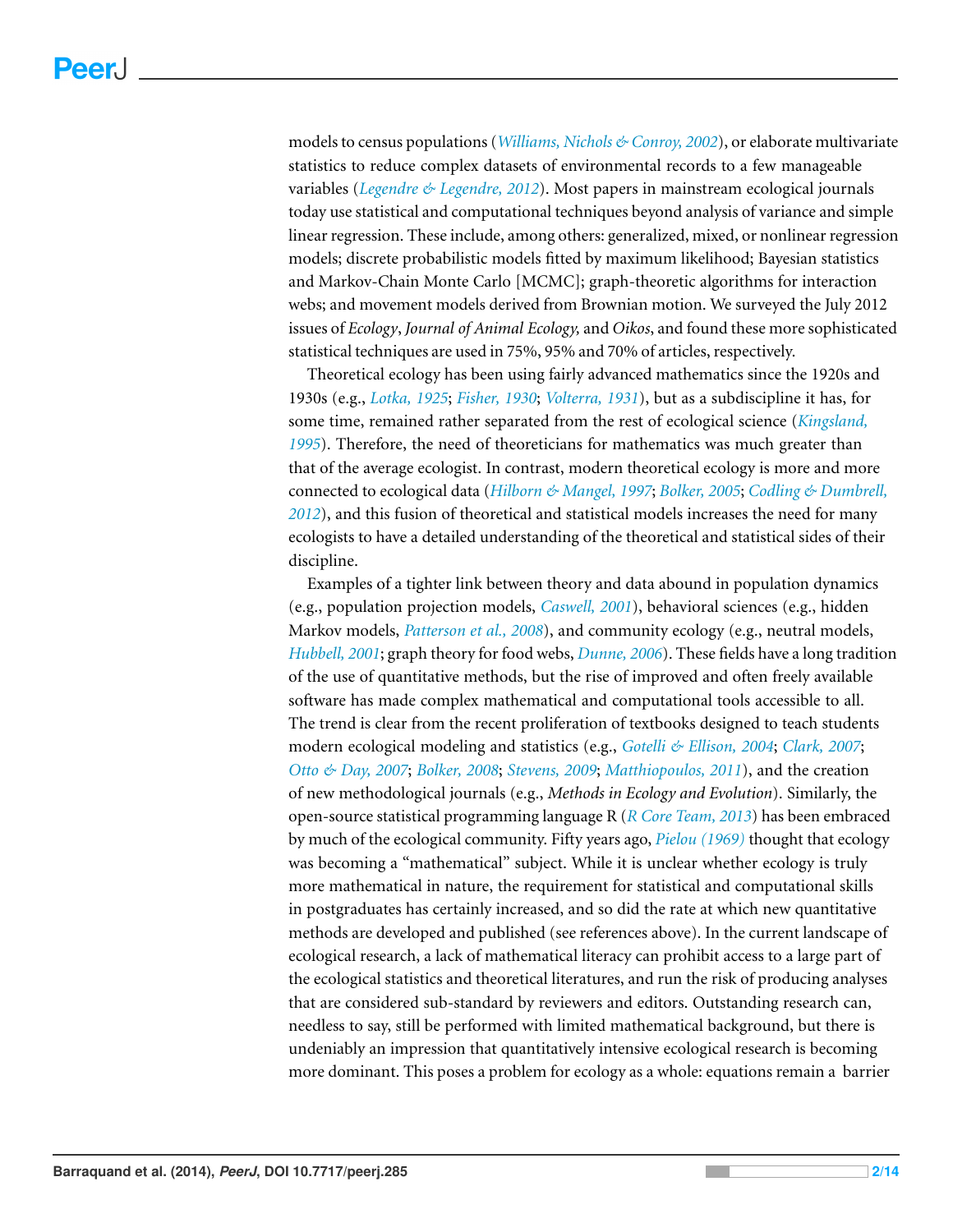to effective communication between empiricists and theoreticians/statisticians (*[Fawcett](#page-12-14) [&](#page-12-14) [Higginson,](#page-12-14) [2012](#page-12-14)*), even if these problems are, perhaps, not as strong as when highlighted by ecological pioneers such as Elton (*[Kingsland,](#page-12-3) [1995](#page-12-3)*).

Given the trend for more quantitative research in ecology, one might expect current ecology students to receive training rich in mathematics, statistics and programming. By mathematics, we mean both "pure" topics such as calculus, algebra, and probability, and more applied topics usual in theoretical ecology such as dynamical systems. By statistics, we mean techniques used for the collection, organization, and interpretation of data, covering therefore both exploratory (e.g., principal component analysis) and inferential statistical techniques (e.g., the linear model). Programming refers both to algorithms (e.g., the "for loop") and their practical implementation (e.g., how to use R or Python). With the increase in the availability of advanced methods, quantitative training ought to focus on (i) understanding how these methods work and (ii) when to use them. However, many ecology students at the undergraduate or graduate level do not have the required background to formulate statistical or theoretical models, or even to understand their properties (*[Ellison](#page-12-15) [&](#page-12-15) [Dennis,](#page-12-15) [2010](#page-12-15)*). As such, undergraduate courses in ecology can resemble storytelling without strong mathematical or statistical foundation, which is far removed from current ecological science. Based on their experience, *[Ellison](#page-12-15) [&](#page-12-15) [Dennis](#page-12-15) [\(2010\)](#page-12-15)* advocate, for students to reach "statistical fluency", the teaching of ecological statistics only after a two-semester calculus course at undergraduate level, possibly supplemented by linear algebra and probability theory for graduate students. However, data on the level of quantitative training that early career ecologists themselves consider appropriate are rare. Are more undergraduate mathematics classes the answer? How many ecologists are distressed by their lack of formal mathematical and statistical training? Early-career scientists are well equipped to comment on these issues: they are lead authors on many papers, and therefore deal first-hand with many of the technical issues that arise. Many aspects of their formal education and training are fresh in the memories of early career researchers, and these aspects are likely to reflect current trends. Here we attempt to assess the size of the "quantitative gap" in young scientists through an online survey (see [Appendix](http://dx.doi.org/10.7717/peerj.285/supp-4) [S1\)](http://dx.doi.org/10.7717/peerj.285/supp-4) diffused through various list-serves (see below for details). We wanted to know what early-career researchers (mainly PhD candidates and postdocs) think about the mathematical and statistical training they have received, and what (if anything) they think should be done to improve it.

# **Survey design, data, and methods**

We designed this survey as a short online questionnaire (see [Appendix](http://dx.doi.org/10.7717/peerj.285/supp-4) [S1\)](http://dx.doi.org/10.7717/peerj.285/supp-4). The questionnaire was anonymous and voluntary. No identifying questions needing ethical approval were asked. The guidelines of Norwegian research ethics (country of first author's institution) were followed. The survey was launched on the 13th of February, 2012, through the INNGE network [\(http://innge.net\)](http://innge.net). The last answers were recorded on the 10th of April, 2012, with a peak in participation after diffusion on the American ECOLOG-L mailing list (16th of February, 2012). After ECOLOG-L, the survey was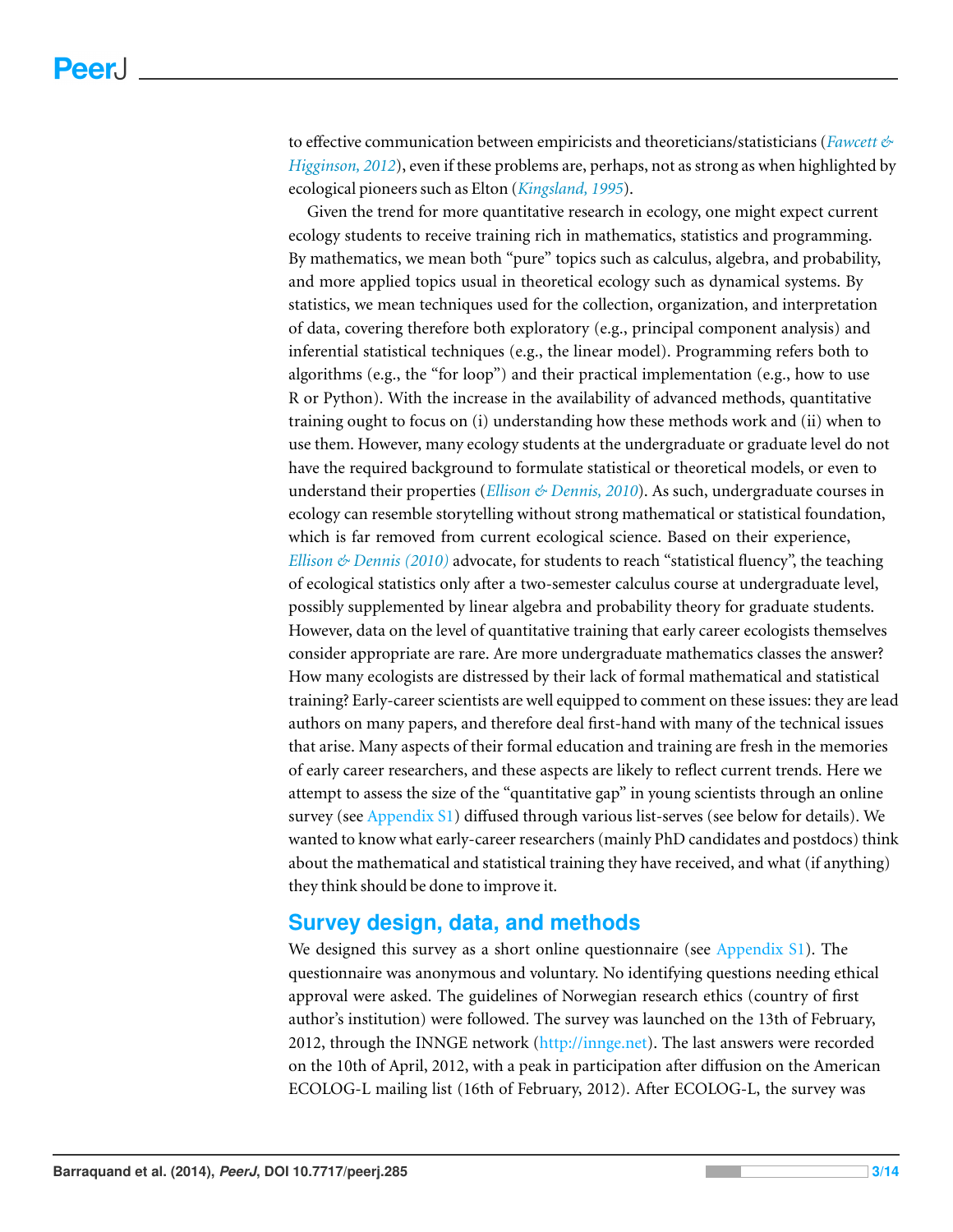<span id="page-3-0"></span>

forwarded to a number of networks including the Indian YETI mailing list and members of the French Ecological Society as well as being diffused globally through social media (Twitter) and a number of science-related blogs (including that of the ecological journal *Oikos*). The total number of responses was 937, of whom 250 also left free text comments that we categorized (see "Comments of Respondents"). The data have been deposited as [Supplemental](http://dx.doi.org/10.7717/peerj.285/supp-1) [Information](http://dx.doi.org/10.7717/peerj.285/supp-1) [1.](http://dx.doi.org/10.7717/peerj.285/supp-1)

Key proportions presented in the paper, and differences between those proportions, are accompanied with their 95% asymptotically normal confidence intervals, using a binomial model (more complex CIs, e.g., Agresti–Coull, are available but those used here are sufficient given the large sample size, *[Agresti,](#page-11-1) [2007](#page-11-1)*).

# **Control questions: survey composition**

#### **Demographics: education, geography and gender**

Most respondents (84%) were trained as biologists [\(Fig. 1\)](#page-3-0). Nearly half of the respondents are PhD students (42%), with 20% postdocs and 20% lecturers or professors [\(Fig. 1\)](#page-3-0). Based on free text comments, the category "other" (18%) includes numerous MSc students. The survey contains a relatively balanced provenance according to gender (44% females, CI [40.8;47.2]%). Most respondents are from either Europe or North America (43%: Europe; 41%: North America). There was no general correlation between geography and gender (the results for PhD students suggest only small differences among them in Europe and North America, for example, [Fig.](http://dx.doi.org/10.7717/peerj.285/supp-4) [S1\)](http://dx.doi.org/10.7717/peerj.285/supp-4).

#### **Involvement in modeling and "mathematics-friendliness"**

A survey such as this could be biased if the respondents predominantly liked or disliked quantitative approaches to ecology. As it was not possible to control the composition of participants with a voluntary survey, we attempted instead to assess the extent of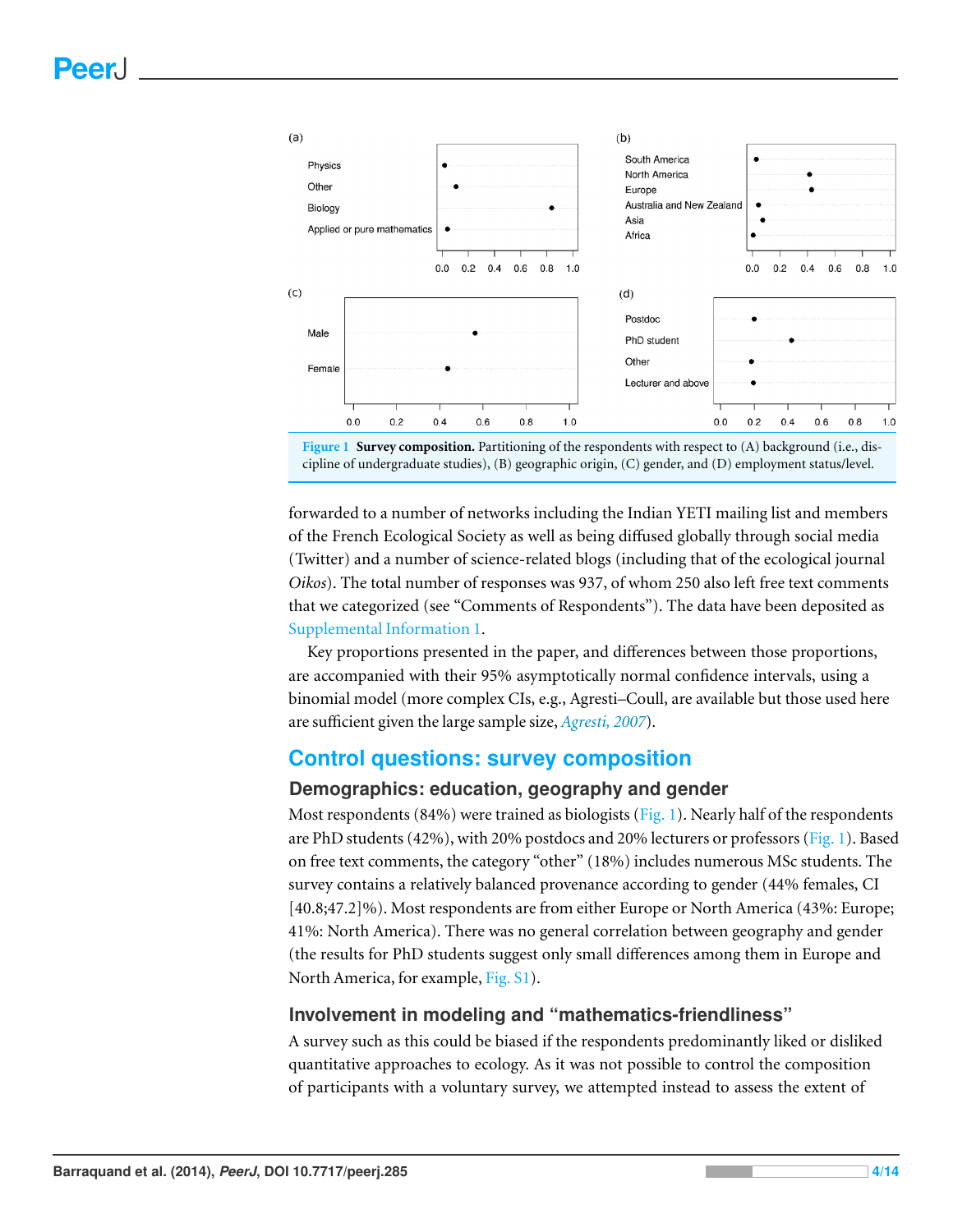<span id="page-4-0"></span>



this bias by asking respondents questions about their own feelings about mathematical and statistical training. To do so, we asked the respondents "Rate your feeling towards using equations" and "Rate your involvement in the process of ecological modeling in your field" [\(Appendix](http://dx.doi.org/10.7717/peerj.285/supp-4) [S1](http://dx.doi.org/10.7717/peerj.285/supp-4) Questionnaire; note that this question also assess statistical models, and not only dynamical ones). The two scores are moderately correlated ( $Fig. S2$ , Spearman's rho  $= 0.53$ ). We found that most self-identified modelers (Modeler scores 4 and 5) have positive feelings associated with mathematics; conversely, quite a few (42%) of the mathematics-friendly respondents (Feeling score 4 and 5) do not identify as modelers (they have a Modeler score  $<$  4, [Fig. 2](#page-4-0) and [Fig.](http://dx.doi.org/10.7717/peerj.285/supp-4)  $\S$ 2). In passing, we note that more males are modelers or positive towards using equations. Considering only Modeler and Feeling scores 4 and 5, the percentage of females drops to 33% for both variables (this percentage was 44% in the full sample).

# **Use of mathematics/statistics and current training**

#### **What are the respondents using mathematics for?**

The first question of the survey reveals that 96% of respondents use mathematics for statistics, 39% use mathematics for theoretical modeling and 24% for decision making overall (see supplementary graphs at [https://sites.google.com/site/mathematicsandecologysurvey/](https://sites.google.com/site/mathematicsandecologysurvey/summary) [summary\)](https://sites.google.com/site/mathematicsandecologysurvey/summary). A small fraction (11%) use mathematics for decision making but not theoretical modeling (correlations between these variables are shown in [Fig. 3\)](#page-5-0). Theoretical work is mostly carried out in combination with other math-intensive practices; very few pure theoreticians responded (2%) and 47% of respondents use mathematics only for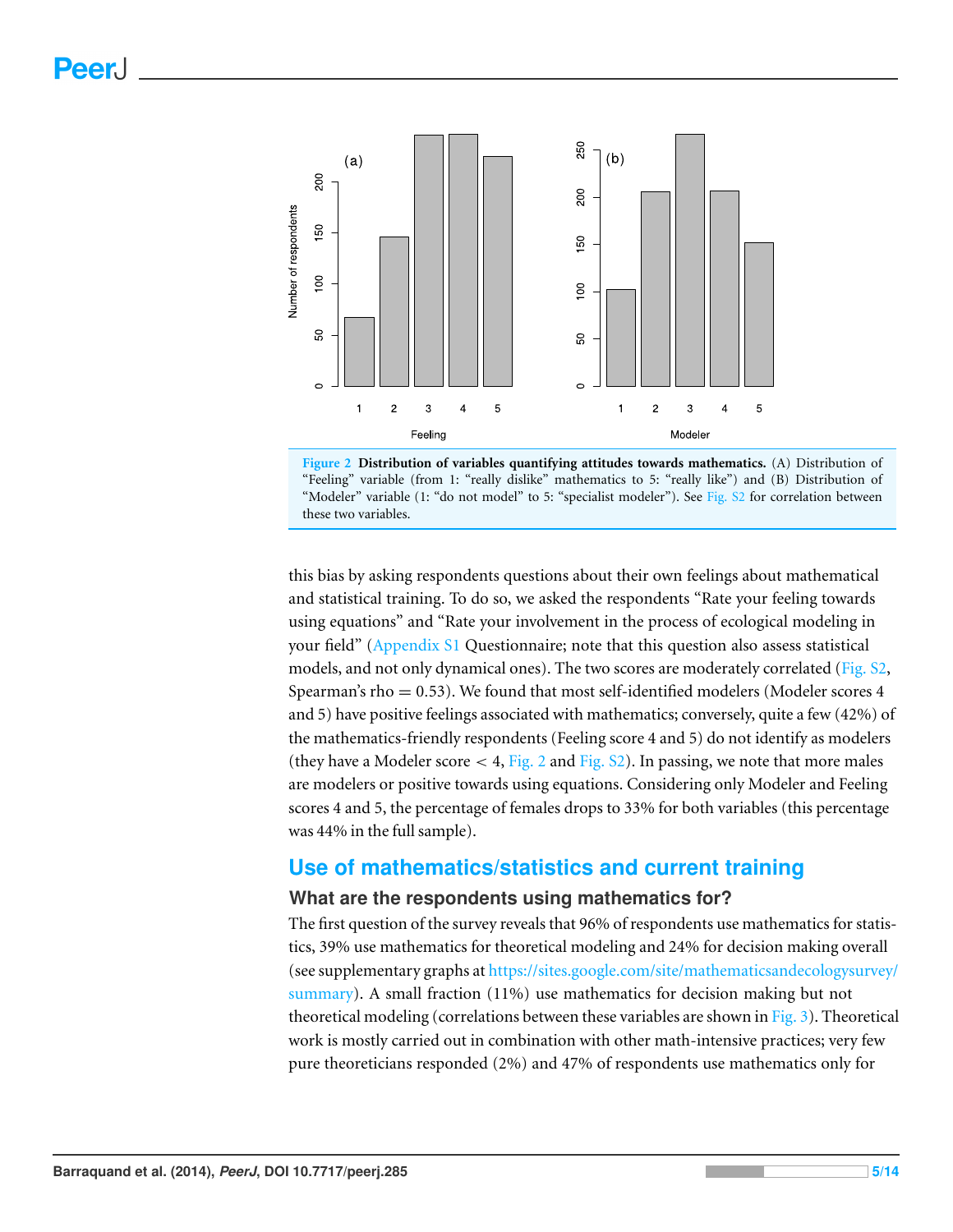<span id="page-5-0"></span>

**Figure 3 Relative frequency of the uses of mathematics and association between categories.** Most respondents use mathematics primarily for statistics (S), and some other for statistics+theory (S+T, 26%), and the remaining 11% for statistics+decision making (S+D) and 10% for statistics+theory+decision making  $(S+T+D)$ . Pure theoreticians  $(T)$  are therefore negligible in the sample.

statistics [\(Fig. 3\)](#page-5-0). It is therefore possible that the proportion of theoreticians in our sample is slightly above that of the average population of ecologists, but not overly so.

#### **Understanding models within one's field**

We asked respondents to assess whether they were satisfied with their understanding of models in their own field; the goal was to assess quantitative understanding in directly relevant areas for them rather than general theory. Based on the response to this question, 75% (CI [73.2;77.8]%) of respondents do not feel satisfied with their understanding of models (and likely with the mathematical training they received). To interpret this number, it is worthwhile to note that humans, including academics, are prone to over-rate their own abilities (*[van](#page-13-7) [Veelen](#page-13-7) [&](#page-13-7) [Nowak,](#page-13-7) [2011](#page-13-7)*, and references therein) so, if anything, the 25% of satisfied respondents is an overestimate of true satisfaction with mathematical understanding. Given our large sample size  $(>900$  participants), these results most likely reflect a true lack of understanding of models within the ecological community. Even among self-diagnosed modeling "specialists" (score 5), only 60% consider themselves satisfied with the mathematical training they received and this figure drops to under 50% for all other "Modeling" groups [\(Fig. 4\)](#page-6-0). To make sense of this result, consider that 75% of respondents with a mathematics-based undergraduate degree (27 of 36) are, in contrast, satisfied with their understanding of models—though not all of them identify currently as modelers. We found no strong influence of gender (only a 5.6% with 95%CI [−0.045, 0.156] when restricting to Feeling scores 4, 5), and only a weak effect of geography [\(Fig.](http://dx.doi.org/10.7717/peerj.285/supp-4)  $\overline{S3}$ ) on these results. This suggests that such dissatisfaction is international and understanding of mathematical models is strongly dependent on having mathematics classes at the undergraduate level.

#### **Is there enough mathematics in general ecology courses?**

We asked: "In the general ecology courses you have followed, how would you describe the level of mathematics (in retrospect)?" with three possible answers: "Too low", "Just right", and "Too high". We included "in retrospect" because it seems a common experience for ecology students to initially appreciate verbal descriptions of ecological theories and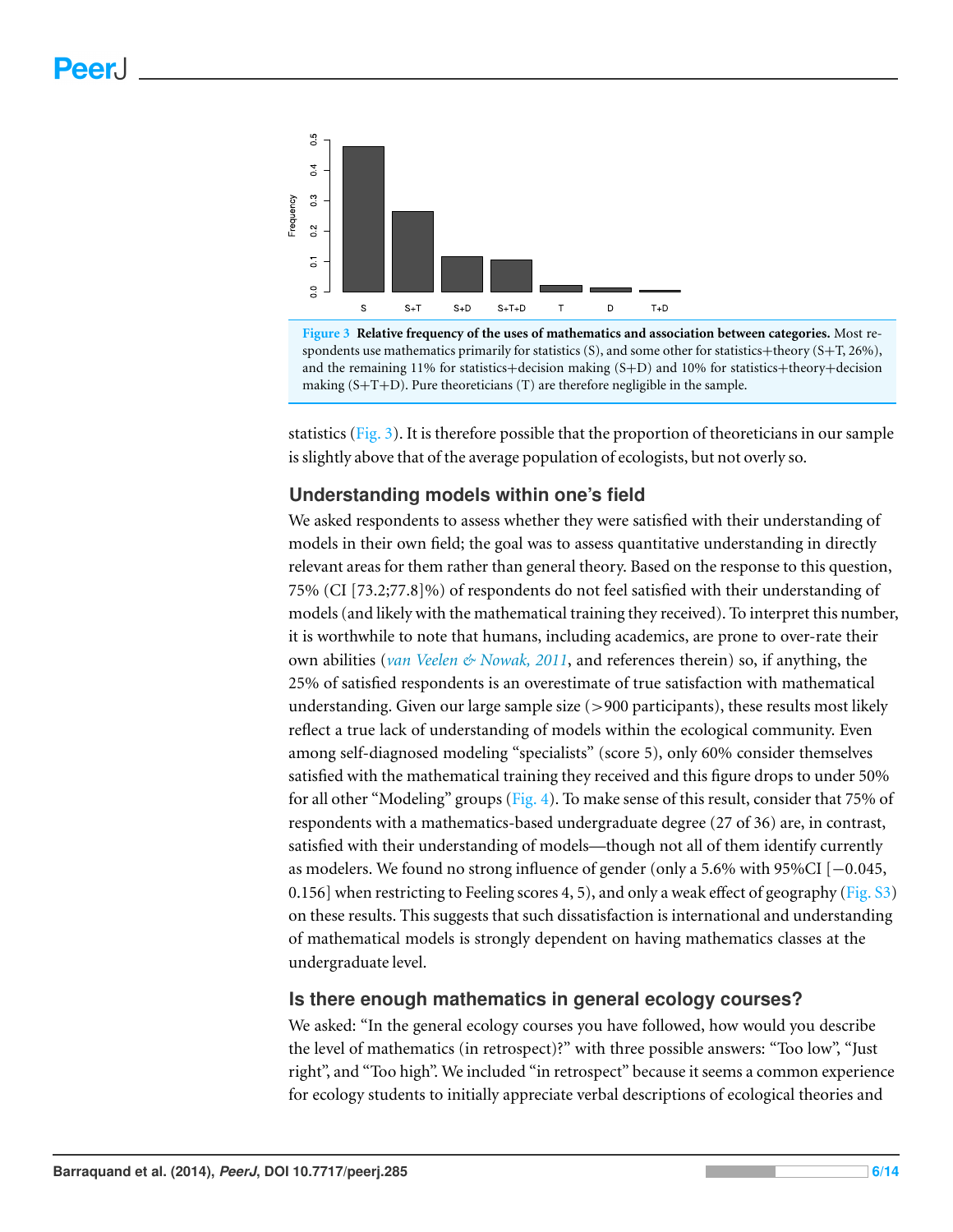<span id="page-6-0"></span>

**Figure 4 Importance of involvement in modeling on the understanding of mathematical models.** The "Modeler" score goes from 1 ("do not use models", on the left) to 5 ("only use models", on the right). Red color is associated to dissatisfaction with mathematical understanding and blue to satisfaction.

analytical tools, rather than a mathematical description of those same theories using equations. Quite often, students discover later that these concepts and tools involve some fairly advanced mathematics (*[Ellison](#page-12-15) [&](#page-12-15) [Dennis,](#page-12-15) [2010](#page-12-15)*). For a number of ecologists, this late discovery seems quite troublesome (see "Comments of Respondents"). Of those surveyed, 75% thought, in retrospect, that the amount of mathematics presented in their ecological coursework was "too low" (22% said "just right" and 2% "too high"). These results do not depend on geographic origin, but are weakly related to whether the participants use mathematics for statistics only or for other purposes as well (7% percent difference, 95%CI: [1%; 13%], [Fig.](http://dx.doi.org/10.7717/peerj.285/supp-4) [S4\)](http://dx.doi.org/10.7717/peerj.285/supp-4).

# **What should be done?**

#### **More mathematics and statistics classes**

We asked whether there should be more mathematics and statistics in the ecological curriculum. We asked for opinions ("Do you think ...") instead of absolute answers ("Should ...") to allow for more personal inclinations in the responses. The overwhelming majority of respondents want more mathematics courses (91%, CI [89.1;92.9]%) and more statistics courses (95%, CI [93.6;96.4]%). Surprisingly, these percentages (90% for more mathematics and 95% more statistics) do not vary much across categories, and hold for the categories 1 and 2 of the "Feeling" variable (>200 respondents), who therefore reported disliking the use of equations to construct mathematical models (Feeling  $= 1$ : "really dislike", Feeling  $= 5$ : "really like"). More than half of respondents want more mathematics and statistics at both undergraduate and graduate levels (61% for mathematics and 76% for statistics). Additionally, 14% want more mathematics only at the undergraduate level, and another 16% desire more mathematics only at the graduate level. For statistics, 7% want more statistics only at the undergraduate level, and 11% only at the graduate level. In essence, respondents want more mathematical and statistical training. The opinions do not depend much on what people use mathematics for; we found only a 5% difference between respondents using mathematics for statistics-only or other purposes as well [\(Fig.](http://dx.doi.org/10.7717/peerj.285/supp-4) [S4\)](http://dx.doi.org/10.7717/peerj.285/supp-4).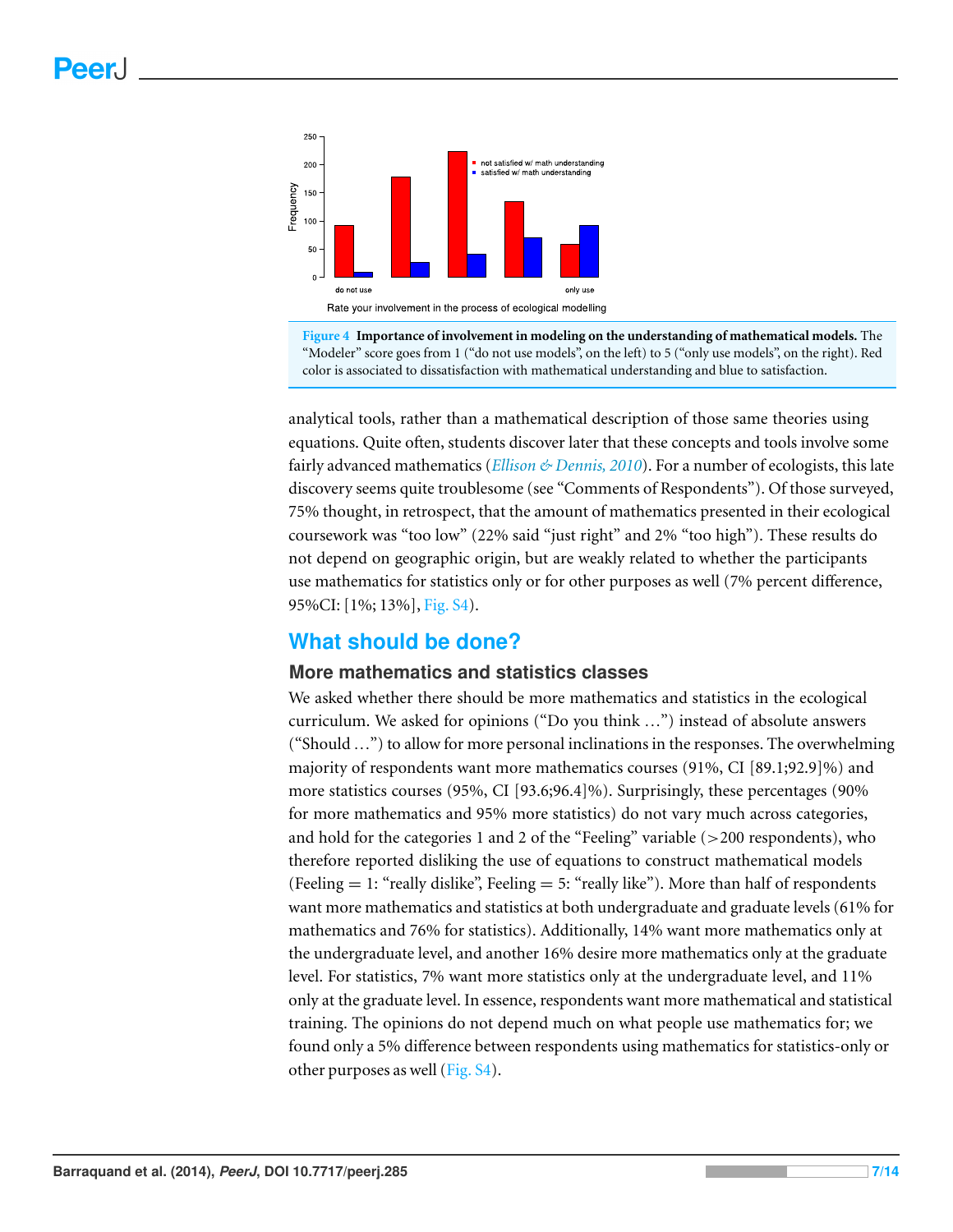<span id="page-7-0"></span>



#### **Thirty percent of the ecological curriculum should be mathematics, statistics, or programming**

To assess what fraction of the university curriculum respondents thought was appropriate to devote to mathematics, statistics, or programming, we asked: "What percentage mathematics, statistics, and programming should approximately cover of the university curriculum of an ecologist, in your opinion?" Given the inherent interdisciplinary nature of ecology, the responses should produce a wide probability distribution whose median indicates the best approximation of a "consensus". In our results, the median was 30% and the mean 28.3% (two modes at 20% and 30%, [Fig. 5\)](#page-7-0). ANOVAs on this fraction, with explanatory factors such "Feeling" or "Modeler", yielded mostly statistically significant results due to the large sample size, but the magnitude of these effects were very small, nearly all below 4% (for a justification of using ANOVAs given the discrete number of options, see e.g., *[Norman,](#page-12-16) [2010](#page-12-16)*). Thus, most respondents, regardless of "Modeller", "Feeling", "Status" or "Geographic origin", agree that one-fourth to one-third of classes in ecology programs should be devoted to quantitative training [\(Fig. 5\)](#page-7-0).

#### **Comments of respondents**

After carefully evaluating the comments left by 250 out of the 937 respondents, we classified them into four categories (see [https://sites.google.com/site/](https://sites.google.com/site/mathematicsandecologysurvey/summary) [mathematicsandecologysurvey/summary](https://sites.google.com/site/mathematicsandecologysurvey/summary) for a selection of emblematic representative comments). Categories 1 and 2 below were pre-determined, as they correspond to alternative teaching strategies (1: Teach mathematics within ecology/highlight ecological relevance of mathematical principles, 2: Increase mathematics requirements/add mathematics classes, as recommended by *[Ellison](#page-12-15) [&](#page-12-15) [Dennis,](#page-12-15) [2010](#page-12-15)*). We added categories 3 and 4 to account for other frequently observed comments. Note these categories are not mutually exclusive (below), and some comments (26%) could not be tied to any particular category and were therefore excluded from the following classification.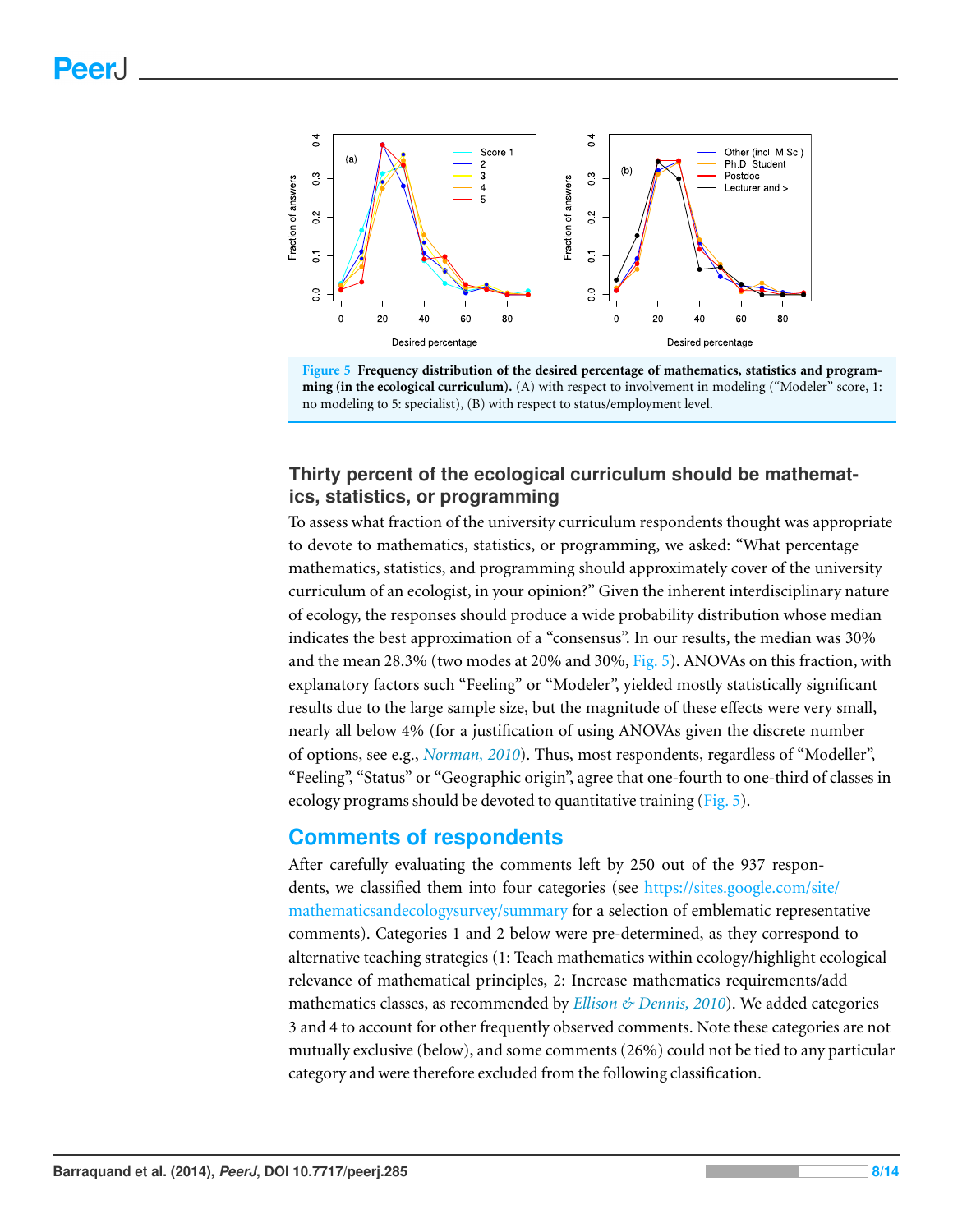- (1) Teach mathematics for ecologists/biologists (36% of comments). Many respondents feel abstract mathematical/statistical classes, or teachers from pure or applied mathematics, do not bridge the gap between mathematics and application. Some respondents pointed out much of the theory/statistics taught is not particularly applicable to the empirical datasets gathered by ecologists.
- (2) Inform "mathematics avoiders" of the quantitative nature of ecology (33% of comments). Many ecology students come to ecology programs hoping to avoid mathematics. Many respondents feel we need to advertise early on to high school and undergraduate students the quantitative nature of ecology-related disciplines. Variant: make classes of mathematics/statistics compulsory.
- (3) Teach students how to program (14% of comments). Variant: Use R (*[R](#page-13-5) [Core](#page-13-5) [Team,](#page-13-5) [2013](#page-13-5)*), instead of point-and-click statistical packages.
- (4) Personal experience in favor of mathematical training (11% of the comments). 'I wish I had learned more mathematics, I encounter difficulties now' or 'I've been lucky to learn some mathematics, and that puts me at a huge advantage now.'

The last anonymous comment in the sample speaks for the general sentiment:

"*Given the nature of the field, and despite the outsourcing of modeling to specialists, it is good to at least understand what is going on within the model or behind the model, if not directly programming it yourself. This deeper understanding allows for better theory. It has taken me months of just focusing on statistics/mathematics and models to just get up to speed with fundamentals that I wish had been given during undergrad.*"

# **Discussion**

Overall, our results indicate that quantitative training in ecology is often insufficient and that arresting this insufficiency requires both extra classes and better integration of quantitative methods within existing programs. Most of our ecological respondents seem to agree with *[Ellison](#page-12-15) [&](#page-12-15) [Dennis](#page-12-15) [\(2010\)](#page-12-15)* and *[Hobbs](#page-12-17) [&](#page-12-17) [Ogle](#page-12-17) [\(2011\)](#page-12-17)* that calculus is important (and 57% feel they miss notions of calculus). We had expected probability to be the sub-discipline that respondents felt was currently most lacking (see [Appendix](http://dx.doi.org/10.7717/peerj.285/supp-4) [S1](http://dx.doi.org/10.7717/peerj.285/supp-4) "Questionnaire") because ecologists mainly use mathematics for statistics and because probabilistic models are used in both theory and decision-making. Contrary to our expectation, calculus, linear algebra, and even graph theory were also described as areas in need of further training [\(Fig.](http://dx.doi.org/10.7717/peerj.285/supp-4) [S5\)](http://dx.doi.org/10.7717/peerj.285/supp-4). One possible explanation for this unexpected result is that ecologists encounter difficulties directly tied to their knowledge in calculus and linear algebra while trying to understand statistics and probability (e.g., partial derivatives and matrices are used in many advanced statistical courses). What is clear, however, is that a few classes sprinkled across disparate modules do not provide the holistic overview of quantitative training as requested by the respondents. Our interpretation of the survey results is in line with the proposed coursework of *[Ellison](#page-12-15) [&](#page-12-15) [Dennis](#page-12-15) [\(2010\)](#page-12-15)*—a two-semester course of calculus (broadly defined, including some linear algebra as nearly half our respondents feel a lack in that area) as well as introductory statistics for undergraduates.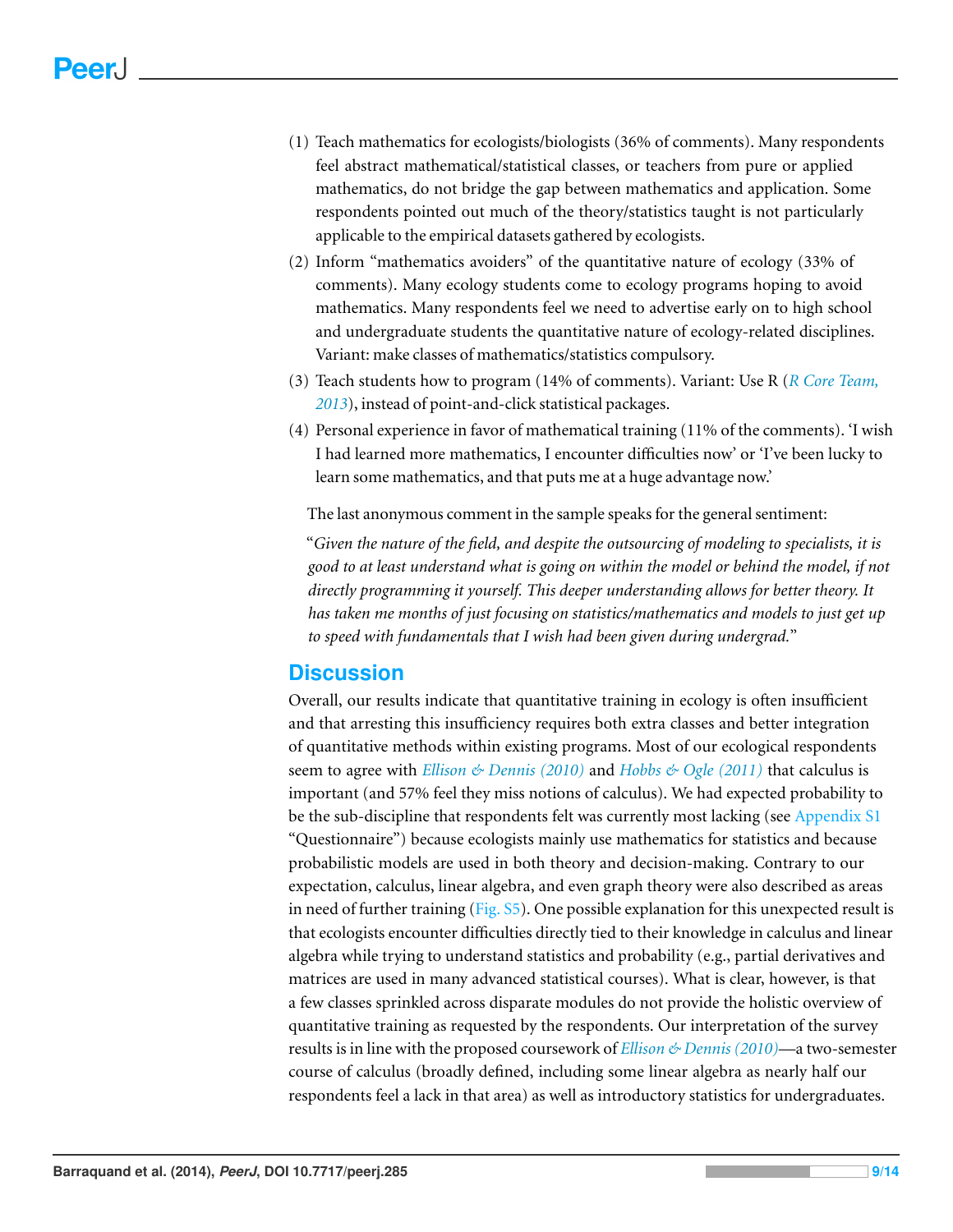At graduate level, the proposed additional two-semester sequence of probability and advanced statistics seems very appropriate; but according to our respondents, this course would be better taught with numerous ecological examples. For quantitative training to be successful, our results indicate that we should (1) advertise the quantitative nature of ecology earlier and (2) better connect mathematics and statistics to particular ecological problems and datasets (as suggested in *[Hobbs](#page-12-17) [&](#page-12-17) [Ogle,](#page-12-17) [2011](#page-12-17)*). We elaborate on these points below.

Conveying the quantitative nature of ecology to high-school students and undergraduates before they specialize is non-trivial. The comments of our respondents indicate that many aspiring ecologists entered the discipline not only because they loved animal and plant life, but also because they were less inspired by other, more quantitative, physical sciences. We should strive to present more clearly the quantitative nature of the discipline earlier, perhaps as early as high-school (which highlights, in turn, the importance of incorporating more mathematics within ecological courses followed by future teachers). For undergraduate and later graduate students, combining math-intensive activities with fieldwork has also been suggested (*[Gimenez](#page-12-18) [et](#page-12-18) [al.,](#page-12-18) [2012](#page-12-18)*) as one way of better integrating the quantitative and empirical approaches to ecology and introducing the necessity of both to new students. Moreover, mathematics, statistics and programming are transferable skills that boost employment prospects inside and outside of academia—this cannot be overstressed.

On the practical side, our results indicate that ecologists want mathematics and statistics to be taught by quantitative ecologists so that the curriculum is applied and relevant. This suggests that departments who provide quantitative training via service teaching from mathematicians may not provide the optimal training for their students. We also asked whether programming classes should be taught separately or merged with mathematics and statistics. The results did not show a strong preference (63% merged, 37% separated, with no trend according to respondents' profiles). Merging classes would allow a clearer integration of programming with practical problems; separated programming classes would promote higher levels of programming ability. One respondent commented: "initially separate, then merged". This appears to us as a sound proposition, because it allows students not to be overwhelmed at first by simultaneous struggles with computing and statistical/model thinking. As soon as some familiarity with computer programming is established, however, ecology/biology-driven courses help to show students the usefulness of programming (e.g., *[Valle](#page-13-8) [&](#page-13-8) [Berdanier,](#page-13-8) [2012](#page-13-8)*) and how the approach can be used to test ecological hypotheses.

Note that we do not imply that basic knowledge in ecology, evolutionary biology, or any related discipline such as geography, physiology or molecular genetics should be replaced in undergraduate curricula by mathematics and statistics. Indeed we do not believe that adding more effective quantitative training precludes the teaching of these fields, and that they would necessarily loose time in favor of quantitative disciplines. Currently, many biological courses require rote learning in e.g., anatomy, morphology, or taxonomy, especially at the undergraduate level. Though memory has to be trained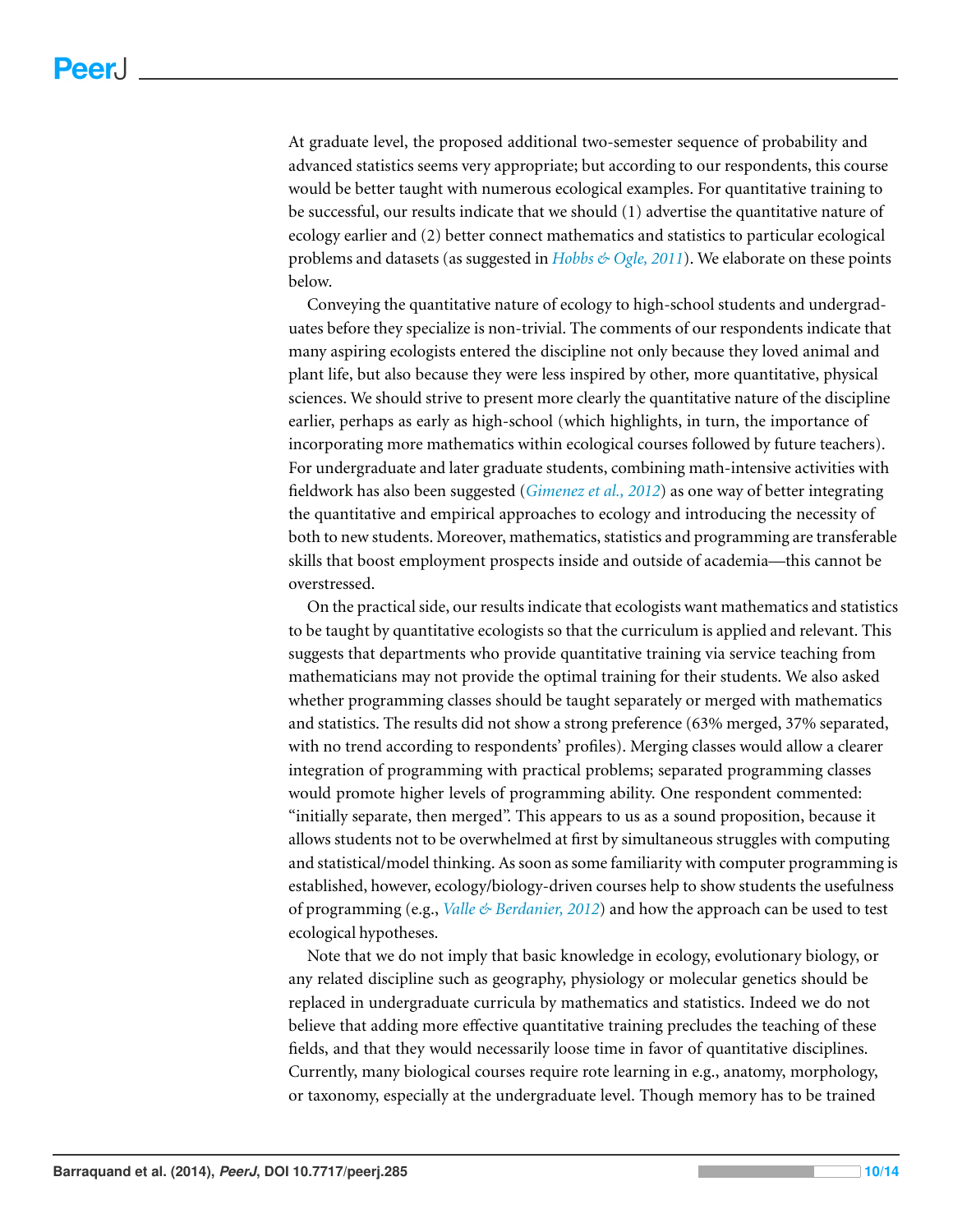and a background in these biological sub-disciplines is important, the amount of time spent on memorization tasks could likely be reduced. Of course, this holds only true for the majority of undergraduate biology students, some of which will choose ecology at various points in their curriculum; we are certainly not suggesting that veterinarians learn less anatomy. Likewise, taxonomy is very valuable to various fields of biology, and the knowledge of biological diversity should be encouraged: we simply mean that a fraction of the energy applied to remember precisely lists of organisms, organs, tissues, or chemical reactions could be diverted towards learning mathematics, statistics and programming. The fundamentals of these quantitative disciplines are highly transferable to the world of employment in many fields. In some cases, integration with biological courses is possible, see below. One-third of quantitative disciplines seems a good balance for the university curriculum of an ecologist, but specialization can be as late as the master level. Given that biology curriculums make compromises between different specialties, the right fraction of quantitative classes at the undergraduate level, when specialization is late, will likely be found on a case-by-case basis. How best to inferface with physics and chemistry is another open debate (*[Bialek](#page-12-19) [&](#page-12-19) [Botstein,](#page-12-19) [2004](#page-12-19)*). However, the needs of other biological disciplines suggest that a more quantitative education in general undergraduate biology is desirable, e.g., neuroscience (*[Bialek](#page-12-19) [&](#page-12-19) [Botstein,](#page-12-19) [2004](#page-12-19)*; *[Hastings](#page-12-20) [et](#page-12-20) [al.,](#page-12-20) [2005](#page-12-20)*) or bioinformatics (*[Pevzner](#page-13-9) [&](#page-13-9) [Shamir,](#page-13-9) [2009](#page-13-9)*). It is additionally possible to learn biology while learning math (e.g., biology-inspired calculus, *[Schreiber,](#page-13-10) [2009](#page-13-10)*), thus minimizing the time "lost". Later, students used to a little applied mathematics from population genetics or demography classes naturally become more quantitative, which exemplifies the mutual benefits of combined mathematical and biological training.

# **Conclusion**

Ecology is moving into an increasingly quantitative era (*[Hastings](#page-12-20) [et](#page-12-20) [al.,](#page-12-20) [2005](#page-12-20)*), which demands a general review of mathematical, statistical and programming training (*[Brewer](#page-12-21) [&](#page-12-21) [Smith,](#page-12-21) [2011](#page-12-21)*). Collaborative research projects and data sets are both expanding in size and complexity, for which we need ecologists trained in state-of-the-art modeling (*[Hobbs](#page-12-17) [&](#page-12-17) [Ogle,](#page-12-17) [2011](#page-12-17)*). This survey points to the widespread recognition of the need for better quantitative training in ecology among early-career ecologists, and highlights two useful means to do so: additional mathematics/statistics classes (especially calculus and algebra for undergraduates, when these are absent), and making already existing ecology classes more quantitative, combining mathematical, statistical, and programming concepts with ecological knowledge (see also *[Anderson](#page-12-22) [et](#page-12-22) [al.,](#page-12-22) [2003](#page-12-22)*, for a more applied perspective). The changing landscape of how data is collected and analyzed in ecology means that ecology departments will need to invest more in the teaching of quantitative methods and concepts. According to our survey, the community would welcome this investment.

# **ACKNOWLEDGEMENTS**

We thank our colleagues who took the time to answer the survey (special thanks to the nodes list of the International Network of Next Generation Ecologists (INNGE), for beta-testing of the questionnaire), and all those who participated in the survey diffusion.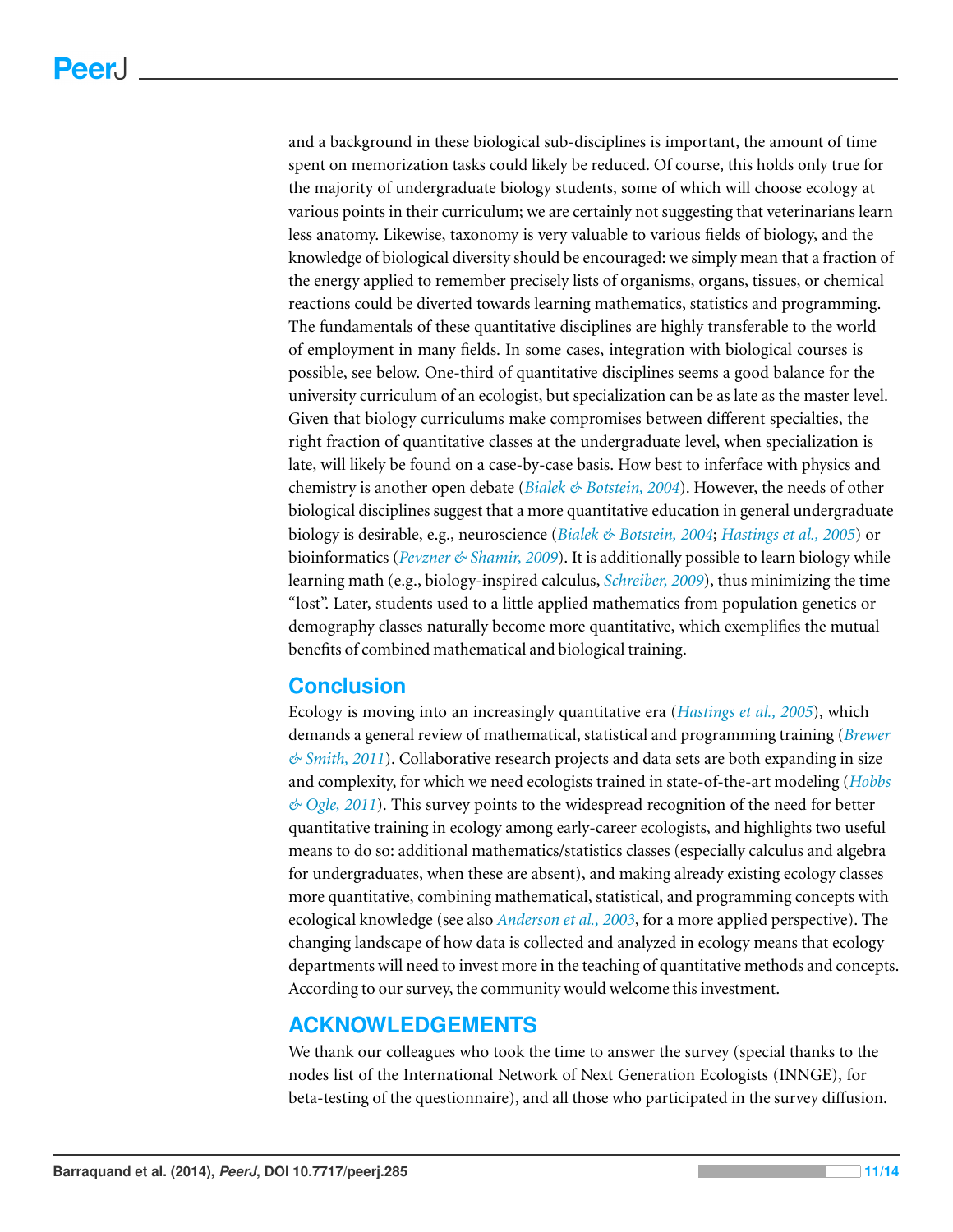FB also thanks NG Yoccoz for discussions and literature, and V Hausner, M Neby Olsen for advice on surveys. TP thanks about 30+ undergraduate ecology students from UQAR for discussions of this manuscript. Thanks also to R McKinnon, CP Doncaster, A Rahlin, G Simpson, and E Ward for comments on previous versions.

# <span id="page-11-0"></span>**ADDITIONAL INFORMATION AND DECLARATIONS**

#### **Funding**

FB was funded by EU Biodiversa Project Ecocycles, THGE by NERC Fellowship NE/J018163/1. The funders had no role in study design, data collection and analysis, decision to publish, or preparation of the manuscript.

#### **Grant Disclosures**

The following grant information was disclosed by the authors: EU Biodiversa Project Ecocycles. NERC Fellowship: NE/J018163/1.

#### **Competing Interests**

The authors declare that they have no competing interests.

#### **Author Contributions**

- Frédéric Barraquand and Thomas H.G. Ezard conceived and designed the experiments, performed the experiments, analyzed the data, wrote the paper, prepared figures and/or tables, reviewed drafts of the paper.
- Peter S. Jørgensen, Naupaka Zimmerman, Scott Chamberlain, Roberto Salguero-Gómez, Timothy J. Curran and Timothée Poisot conceived and designed the experiments, performed the experiments, wrote the paper, reviewed drafts of the paper.

#### **Human Ethics**

The following information was supplied relating to ethical approvals (i.e., approving body and any reference numbers):

The questionnaire was anonymous and voluntary, no identifying questions needing approval were asked. The guidelines of Norwegian research ethics (country of first author's institution) were followed (http://www.etikkom.no/en/In-English/Committeefor-Research-Ethics-in-the-Social-Sciences-and-the-Humanities/).

#### **Supplemental Information**

Supplemental information for this article can be found online at [http://dx.doi.org/](http://dx.doi.org/10.7717/peerj.285) [10.7717/peerj.285.](http://dx.doi.org/10.7717/peerj.285)

# **REFERENCES**

<span id="page-11-1"></span>**Agresti A. 2007.** *An introduction to categorical data analysis*, Second ed. Hoboken, New Jersey: Wiley.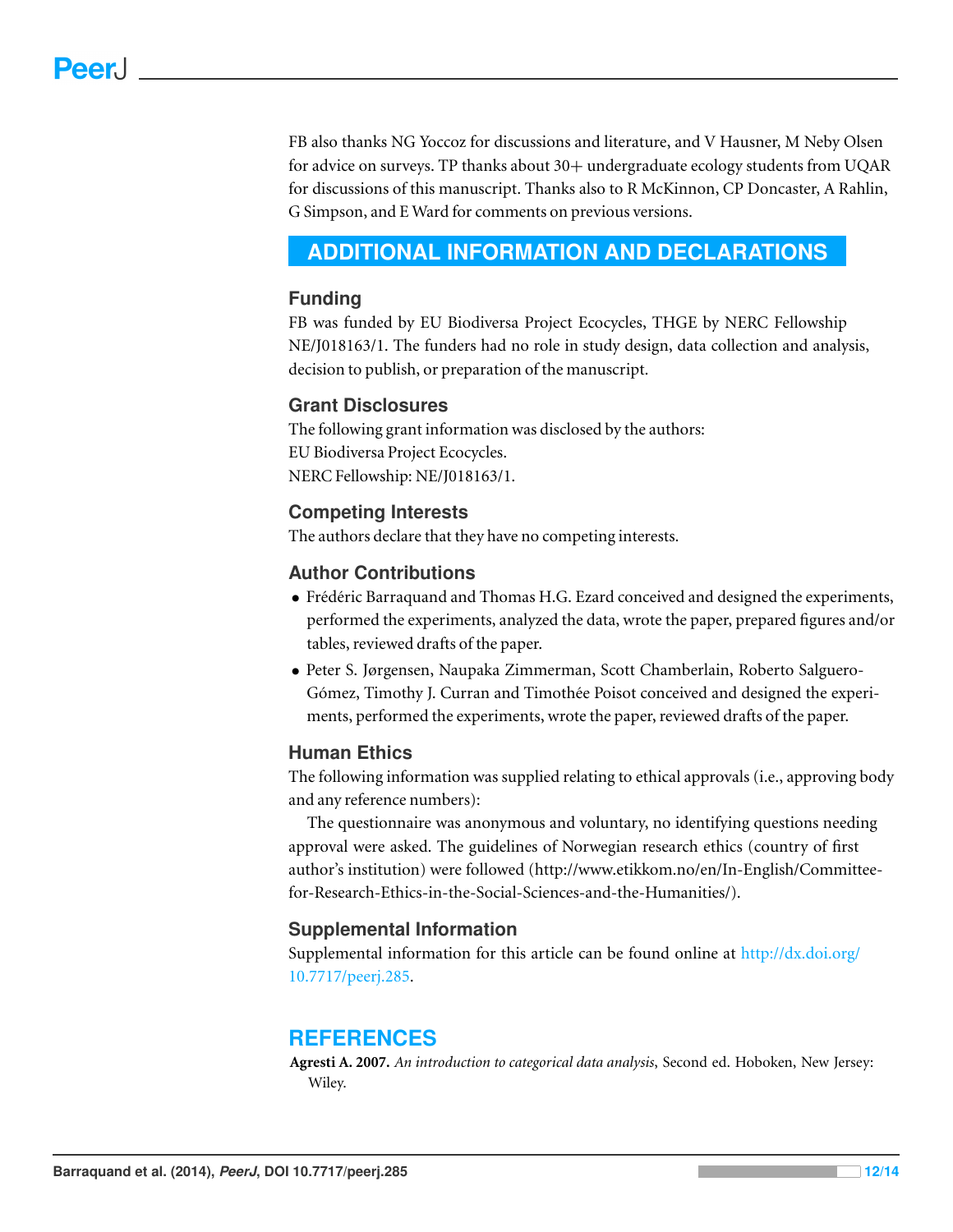- <span id="page-12-22"></span>**Anderson DR, Cooch EG, Gutierrez RJ, Krebs CJ, Lindberg MS, Pollock KH, Ribic CA, Shenk TM. 2003.** Rigorous science: suggestions on how to raise the bar. *Wildlife Society Bulletin* **31**:296–305.
- <span id="page-12-19"></span>**Bialek W, Botstein D. 2004.** Introductory science and mathematics education for 21st-century biologists. *Science* **303**:788–790 DOI [10.1126/science.1095480.](http://dx.doi.org/10.1126/science.1095480)
- <span id="page-12-5"></span>**Bolker B. 2005.** Other people's data. *BioScience* **55**:550–551 DOI [10.1641/0006-3568\(2005\)055\[0550:OPD\]2.0.CO;2.](http://dx.doi.org/10.1641/0006-3568(2005)055[0550:OPD]2.0.CO;2)

<span id="page-12-12"></span>**Bolker B. 2008.** *Ecological models and data in R*. Princeton, NJ: Princeton University Press.

<span id="page-12-21"></span>**Brewer CA, Smith D. 2011.** Vision and change in undergraduate biology education: a call to action. *Available at <http://visionandchange.org/>*.

<span id="page-12-7"></span>**Caswell H. 2001.** *Matrix population models*. Sunderland, MA: Sinauer Associates.

<span id="page-12-11"></span>**Clark J. 2007.** *Models for ecological data: an introduction*. Princeton, NJ: Princeton University Press.

- <span id="page-12-6"></span>**Codling E, Dumbrell A. 2012.** Mathematical and theoretical ecology: linking models with ecological processes. *Interface Focus* **2**:144–149 DOI [10.1098/rsfs.2012.0008.](http://dx.doi.org/10.1098/rsfs.2012.0008)
- <span id="page-12-9"></span>**Dunne JA. 2006.** The network structure of food webs. In: Pascal, Dunne, eds. *Ecological networks: linking structure to dynamics in food webs*. New York: Oxford University Press, 27–86.
- <span id="page-12-15"></span>**Ellison A, Dennis B. 2010.** Paths to statistical fluency for ecologists. *Frontiers in Ecology and the Environment* **8**:362–370 DOI [10.1890/080209.](http://dx.doi.org/10.1890/080209)
- <span id="page-12-14"></span>**Fawcett TW, Higginson AD. 2012.** Heavy use of equations impedes communication among biologists. *Proceedings of the National Academy of Sciences of the United States of America* **109**:11735–11739 DOI [10.1073/pnas.1205259109.](http://dx.doi.org/10.1073/pnas.1205259109)
- <span id="page-12-2"></span>**Fisher RA. 1958.** *The genetical theory of natural selection*. New York: Dover.
- <span id="page-12-18"></span>**Gimenez O, Abadi F, Barnagaud JY, Blanc L, Buoro M, Cubaynes S, Desprez M, Gamelon M, Guilhaumon F, Lagrange P, Madon B, Marescot L, Papadatou E, Papa¨ıx J, Peron G, ´ Servanty S. 2012.** How can quantitative ecology be attractive to young scientists? Balancing computer/desk work with fieldwork. *Animal Conservation* **16**:134–136 DOI [10.1111/j.1469-1795.2012.00597.x.](http://dx.doi.org/10.1111/j.1469-1795.2012.00597.x)
- <span id="page-12-10"></span>**Gotelli N, Ellison A. 2004.** *A primer of ecological statistics*. Sunderland, MA: Sinauer Associates.

<span id="page-12-20"></span>**Hastings A, Arzberger P, Bolker B, Collins S, Ives A, Johnson N, Palmer M. 2005.** Quantitative bioscience for the 21st century. *BioScience* **55**:511–517

DOI [10.1641/0006-3568\(2005\)055\[0511:QBFTSC\]2.0.CO;2.](http://dx.doi.org/10.1641/0006-3568(2005)055[0511:QBFTSC]2.0.CO;2)

- <span id="page-12-4"></span>**Hilborn R, Mangel M. 1997.** *The ecological detective: confronting models with data*. Princeton, NJ: Princeton University Press.
- <span id="page-12-17"></span>**Hobbs N, Ogle K. 2011.** Introducing data-model assimilation to students of ecology. *Ecological Applications* **21**:1537–1545 DOI [10.1890/09-1576.1.](http://dx.doi.org/10.1890/09-1576.1)
- <span id="page-12-8"></span>**Hubbell S. 2001.** *The unified neutral theory of biodiversity and biogeography*. Princeton, NJ: Princeton University Press.
- <span id="page-12-3"></span>**Kingsland S. 1995.** *Modeling nature: episodes in the history of population ecology*. Chicago: University of Chicago Press.

<span id="page-12-0"></span>**Legendre P, Legendre L. 2012.** *Numerical ecology*, vol. 24. Amsterdam: Elsevier.

- <span id="page-12-1"></span>**Lotka A. 1925.** *Elements of physical biology*. Baltimore: Williams & Wilkins.
- <span id="page-12-13"></span>**Matthiopoulos J. 2011.** *How to be a quantitative ecologist: the 'A to r' of green mathematics and statistics*. Chichester, West Sussex: Wiley.
- <span id="page-12-16"></span>**Norman G. 2010.** Likert scales, levels of measurement and the laws of statistics. *Advances in Health Sciences Education* **15**:625–632 DOI [10.1007/s10459-010-9222-y.](http://dx.doi.org/10.1007/s10459-010-9222-y)